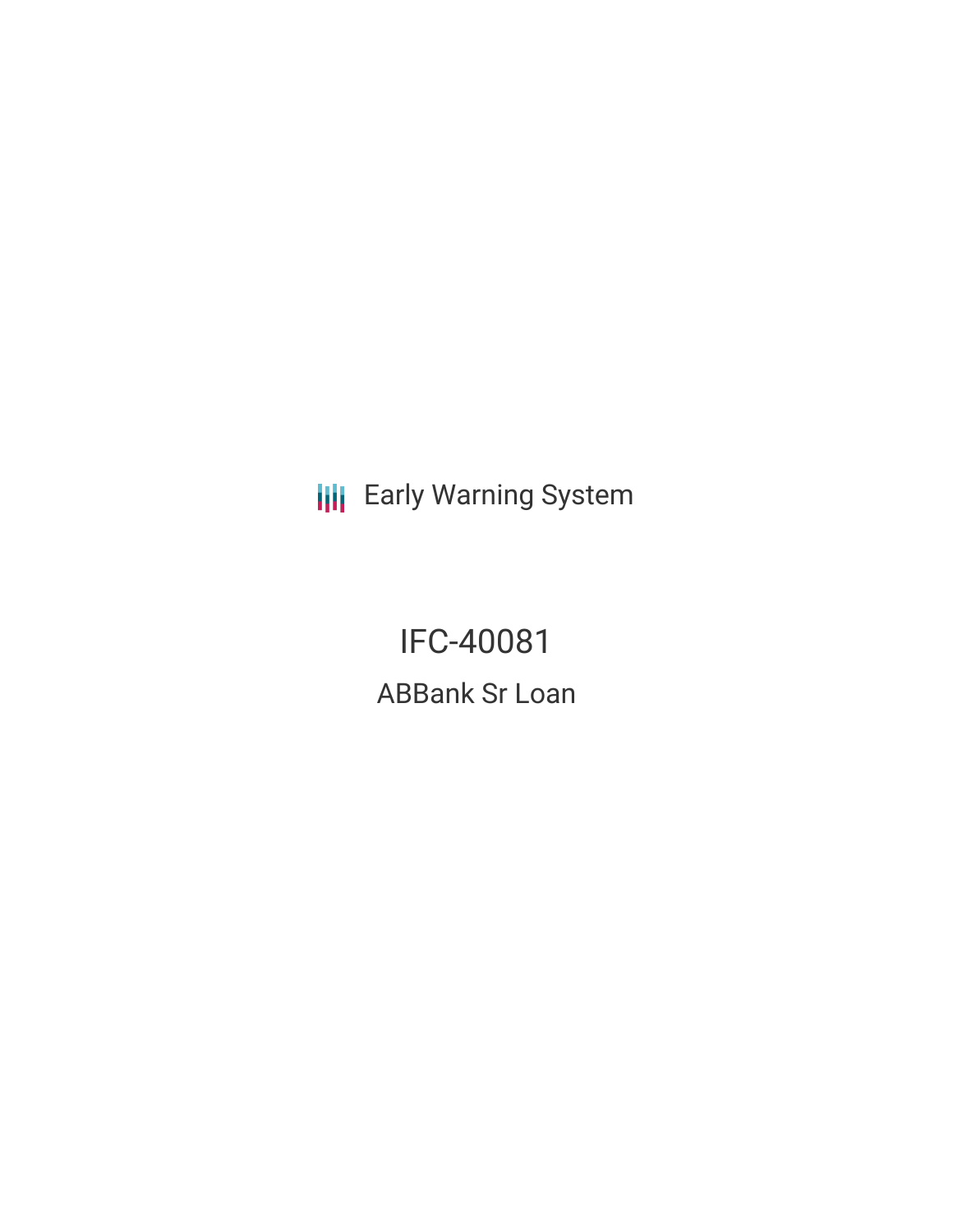

# **Quick Facts**

| <b>Countries</b>              | Vietnam                                 |
|-------------------------------|-----------------------------------------|
| <b>Financial Institutions</b> | International Finance Corporation (IFC) |
| <b>Status</b>                 | Approved                                |
| <b>Bank Risk Rating</b>       | FI                                      |
| <b>Voting Date</b>            | 2017-10-06                              |
| <b>Borrower</b>               | AN BINH COMMERCIAL JOINT STOCK BANK     |
| <b>Sectors</b>                | Finance                                 |
| <b>Ring Fence</b>             | Small & Medium Enterprises              |
| <b>Investment Type(s)</b>     | Loan                                    |
| <b>Project Cost (USD)</b>     | \$150,00 million                        |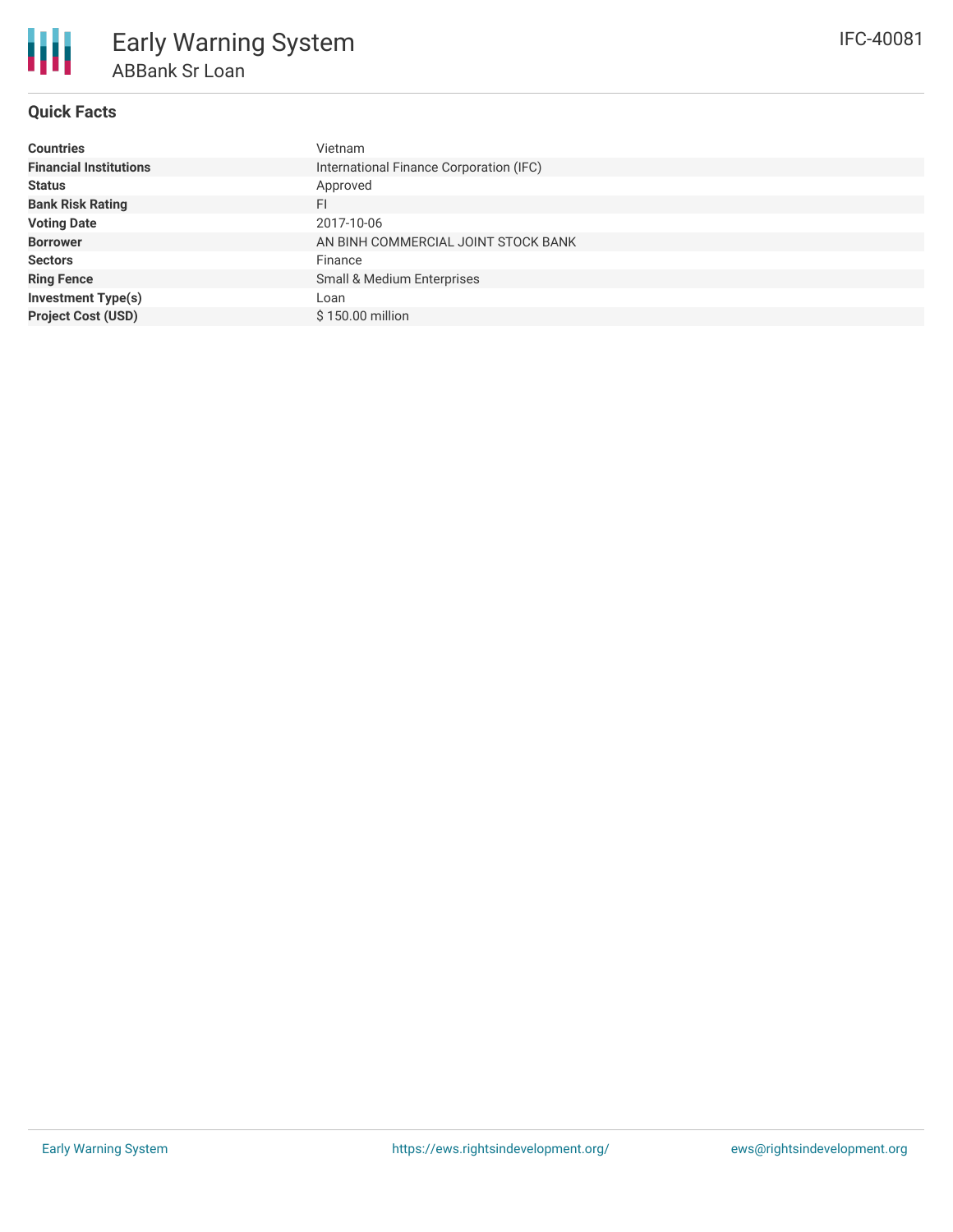

# **Project Description**

According to IFC website, IFC is considering an investment in the form of senior loans of up to US\$150 million, consisting of (i) an A Loan of up to US\$40 million; and (ii) a B Loan and/or Parallel Loan of up to US\$60 million with a greenshoe option of up to US\$50 million to An Binh Commercial Joint Stock Bank Through the investment, IFC will support the Bank's growth strategy to expand its financial products and services to small and medium enterprise (SME) and micro SME borrowers, including womenowned SMEs, which will in turn increase financial inclusion, create jobs and reduce poverty in Vietnam. This project will be potentially supported by IFC's Women Entrepreneur Opportunity Facility (WEOF).

The project aims to support the Bank's lending programs to MSMEs and SMEs, especially women-owned SMEs.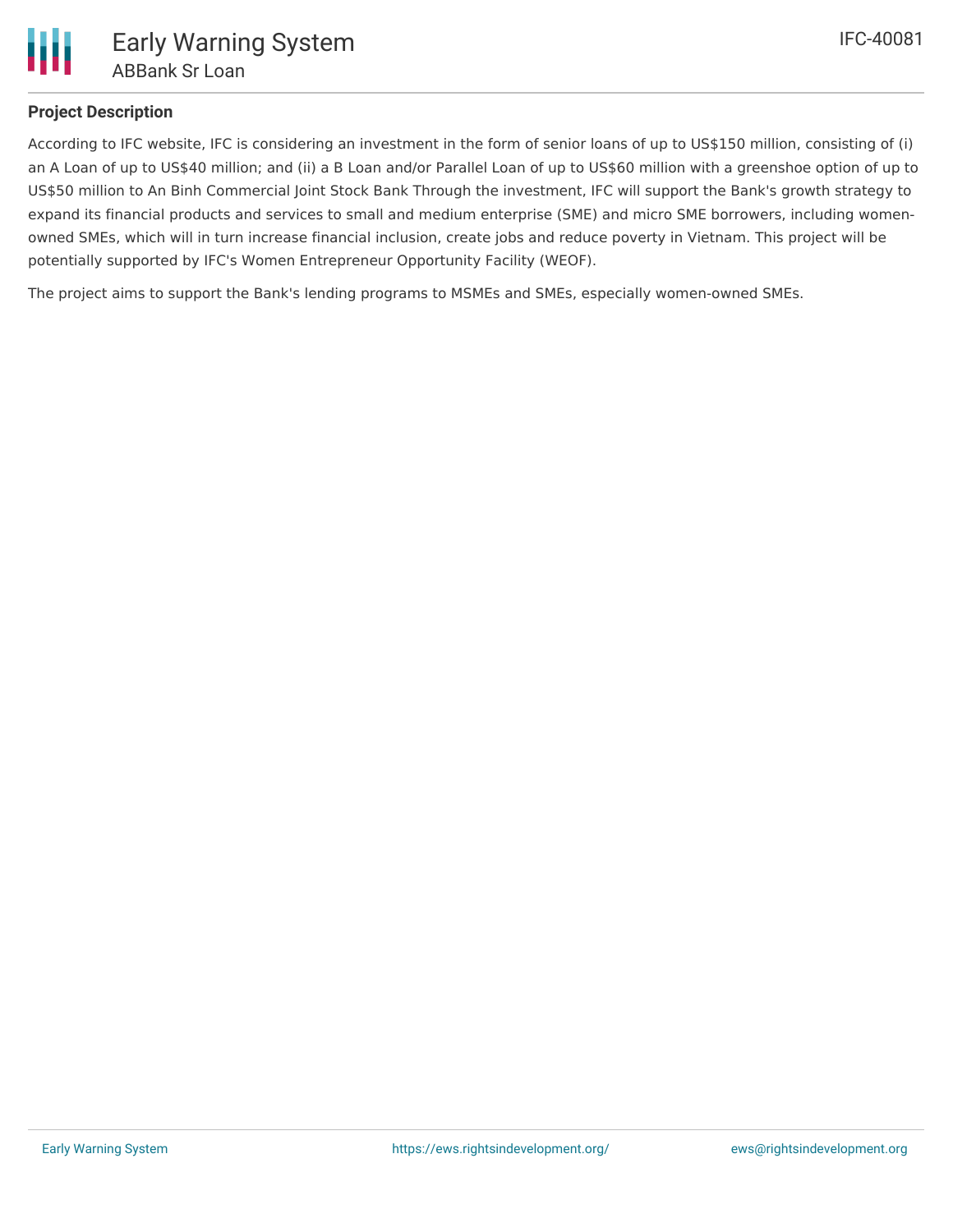## **Investment Description**

• International Finance Corporation (IFC)

### **Financial Intermediary**

Financial Intermediary: A commercial bank or financial institution that receives funds from a development bank. A financial intermediary then lends these funds to their clients (private actors) in the form of loans, bonds, guarantees and equity shares. Financial intermediaries include insurance, pension and equity funds. The direct financial relationship is between the development bank and the financial intermediary.

- An Binh [Commercial](file:///actor/1068/) Joint Stock Bank (Financial Intermediary)
- An Binh [Commercial](file:///actor/1068/) Joint Stock Bank (Financial Intermediary) **is owned by** [ABBank](file:///actor/3553/) (Parent Company)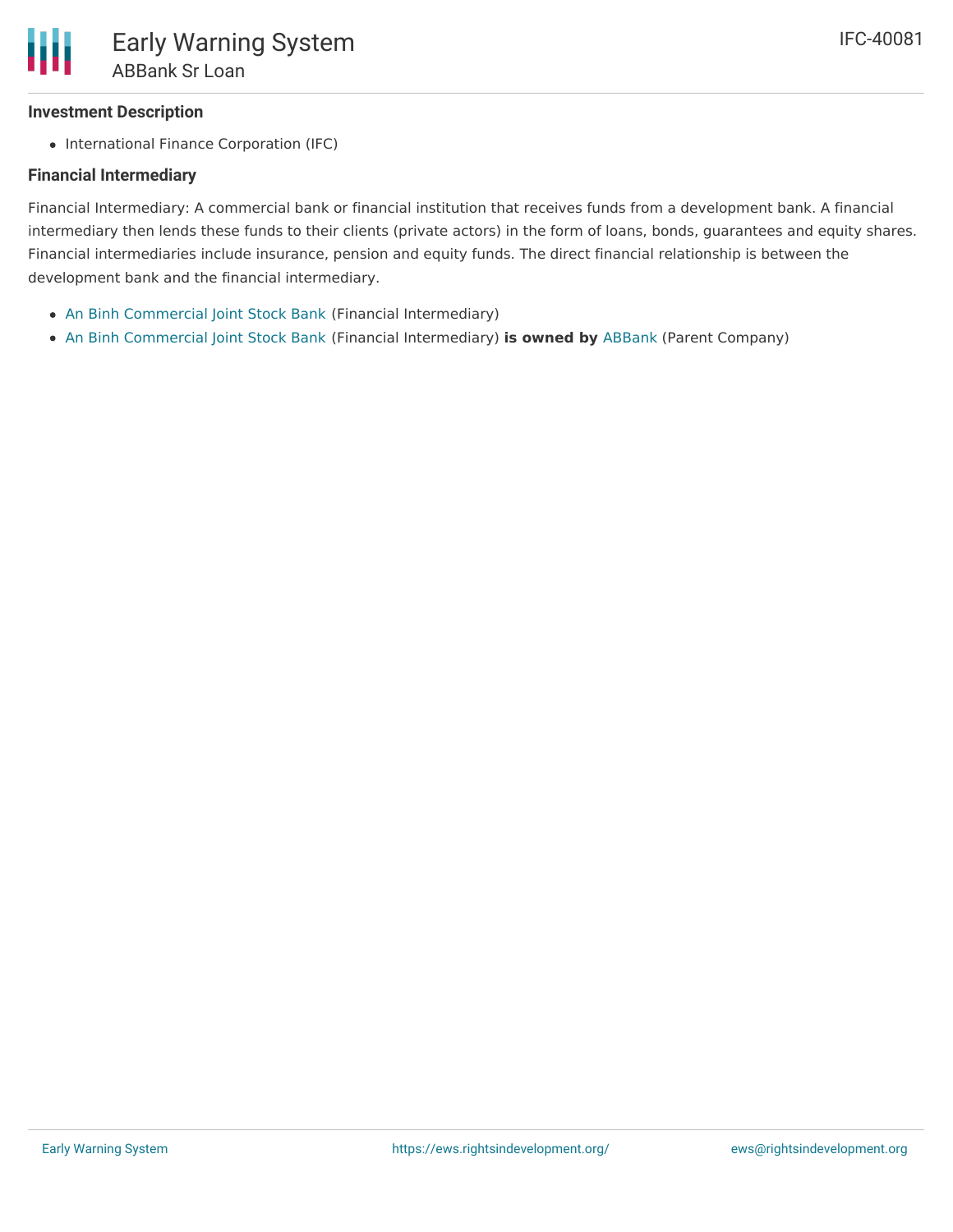There is often limited information publicly available about what development banks are funding through financial intermediaries. In 2021, the Early Warning System partnered with Oxfam International to incorporate information on high-risk projects being funded by financial intermediaries receiving funding from the International Finance Corporation (IFC) and the Dutch Development Bank (FMO).

The information listed below describes the relationship between the different private actors linked to high-risk sectors and subprojects of IFC and FMO's financial intermediary investments and/or the financial intermediary's parent companies made from 2017 through 2020, including any associated ring fences.

The database, however, does not explicitly or implicitly imply that IFC or FMO have material exposure to or are contractually or legally accountable to the sub-projects financed by their financial intermediaries or the financial intermediary's parent companies. It only shows a seemingly financial relationship among the different private actors, the financial intermediaries, and IFC or FMO.

### **Private Actors Description**

ABBank was established in the early 1990s as a rural commercial bank and was transformed into an urban commercial bank in August 2005. The Bank provides a wide range of banking products and services to both corporate and retail clients. As of December 31, 2016, ABBank expanded its geography coverage to 159 branches and transaction offices nationwide. The current main shareholders of ABBank are: (i) Malayan Banking Berhah (Maybank) with a 20% shareholding; (ii) Hanoi General Export Import Corporation (Geleximco) with a 12.99% shareholding; (iii) IFC with a 10% shareholding, and (iv) institutional and individual investors with a 57.01% shareholding.